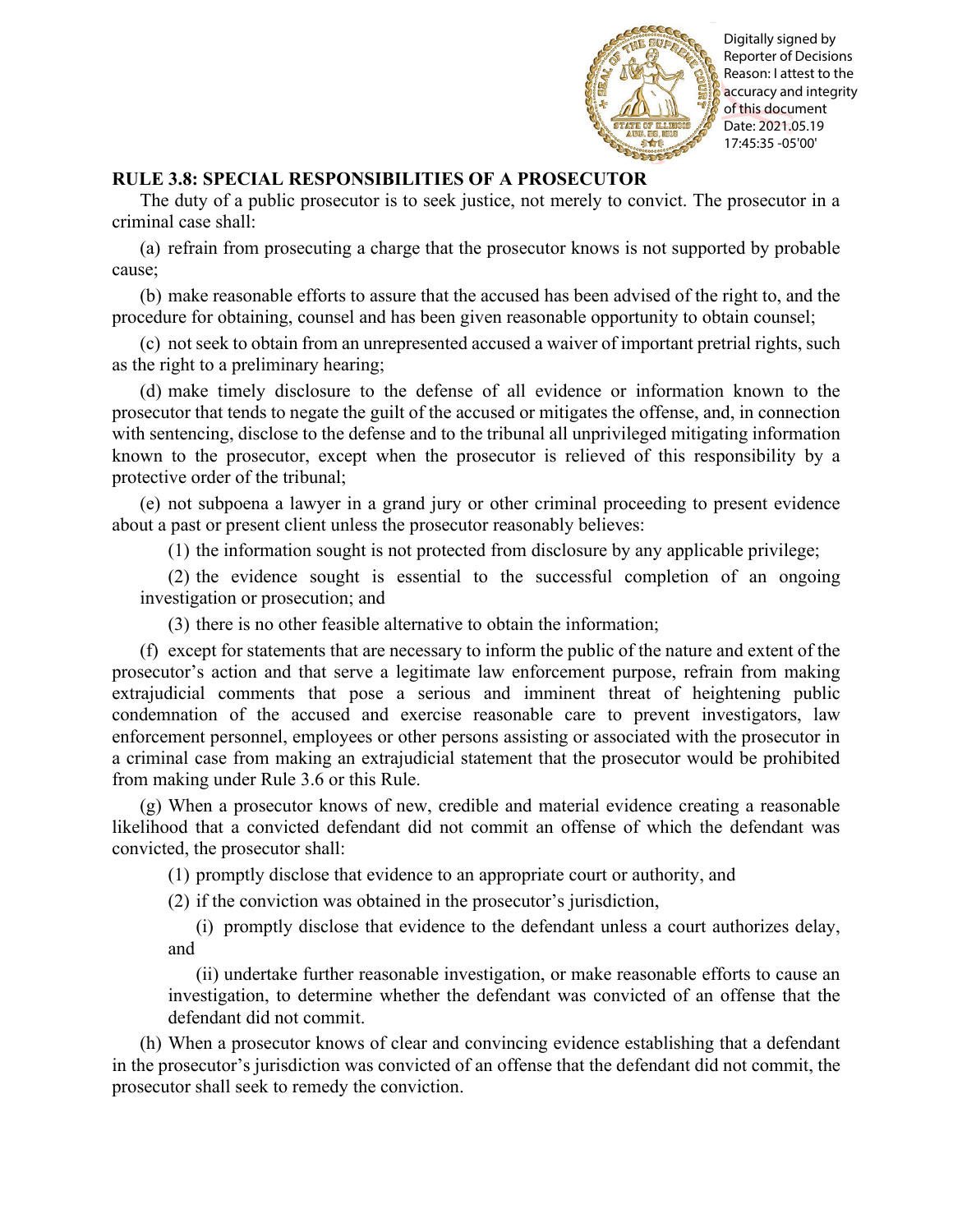(i) A prosecutor's judgment, made in good faith, that evidence does not rise to the standards stated in paragraphs (g) or (h), though subsequently determined to have been erroneous, does not constitute a violation of this rule.

[Adopted July 1, 2009, effective January 1, 2010;](http://www.illinoiscourts.gov/files/070109.pdf/amendment) [amended Oct. 15, 2015, eff.](http://www.illinoiscourts.gov/files/101515.pdf/amendment) Jan. 1, 2016.

## **Comment**

[1] A prosecutor has the responsibility of a minister of justice and not simply that of an advocate. This responsibility carries with it specific obligations to see that the defendant is accorded procedural justice and that guilt is decided upon the basis of sufficient evidence.

[1A] The first sentence of Rule 3.8 restates an established principle. In 1924, the Illinois Supreme Court reversed a conviction for murder, noting that:

"The state's attorney in his official capacity is the representative of all the people, including the defendant, and it was as much his duty to safeguard the constitutional rights of the defendant as those of any other citizen." *People v. Cochran*, 313 Ill. 508, 526 (1924).

In 1935, the United States Supreme Court described the duty of a federal prosecutor in the following passage:

"The United States Attorney is the representative not of an ordinary party to a controversy, but of a sovereignty whose obligation to govern impartially is as compelling as its obligation to govern at all; and whose interest, therefore, in a criminal prosecution is not that it shall win a case, but that justice shall be done. As such, he is in a peculiar and very definite sense the servant of the law, the twofold aim of which is that guilt shall not escape or innocence suffer. He may prosecute with earnestness and vigor–indeed, he should do so. But, while he may strike hard blows, he is not at liberty to strike foul ones. It is as much his duty to refrain from improper methods calculated to produce a wrongful conviction as it is to use every legitimate means to bring about a just one." *Berger v. United States*, 295 U.S. 78, 88, 79 L. Ed. 1314, 1321, 55 S. Ct. 629, 633 (1935).

The first sentence of Rule 3.8 does not set an exact standard, but one good prosecutors will readily recognize and have always adhered to in the discharge of their duties. Specific standards, such as those in Rules 3.3, 3.4, 3.5, 3.6, the remaining paragraphs of Rule 3.8, and other applicable rules provide guidance for specific situations. Rule 3.8 is intended to remind prosecutors that the touchstone of ethical conduct is the duty to act fairly, honestly, and honorably.

[2] In Illinois, a defendant may waive a preliminary hearing and thereby lose a valuable opportunity to challenge probable cause. Accordingly, prosecutors should not seek to obtain waivers of preliminary hearings or other important pretrial rights from unrepresented accused persons. Paragraph (c) does not apply, however, to an accused appearing pro se with the approval of the tribunal. Nor does it forbid the lawful questioning of an uncharged suspect who has knowingly waived the rights to counsel and silence.

[3] The exception in paragraph (d) recognizes that a prosecutor may seek an appropriate protective order from the tribunal if disclosure of information to the defense could result in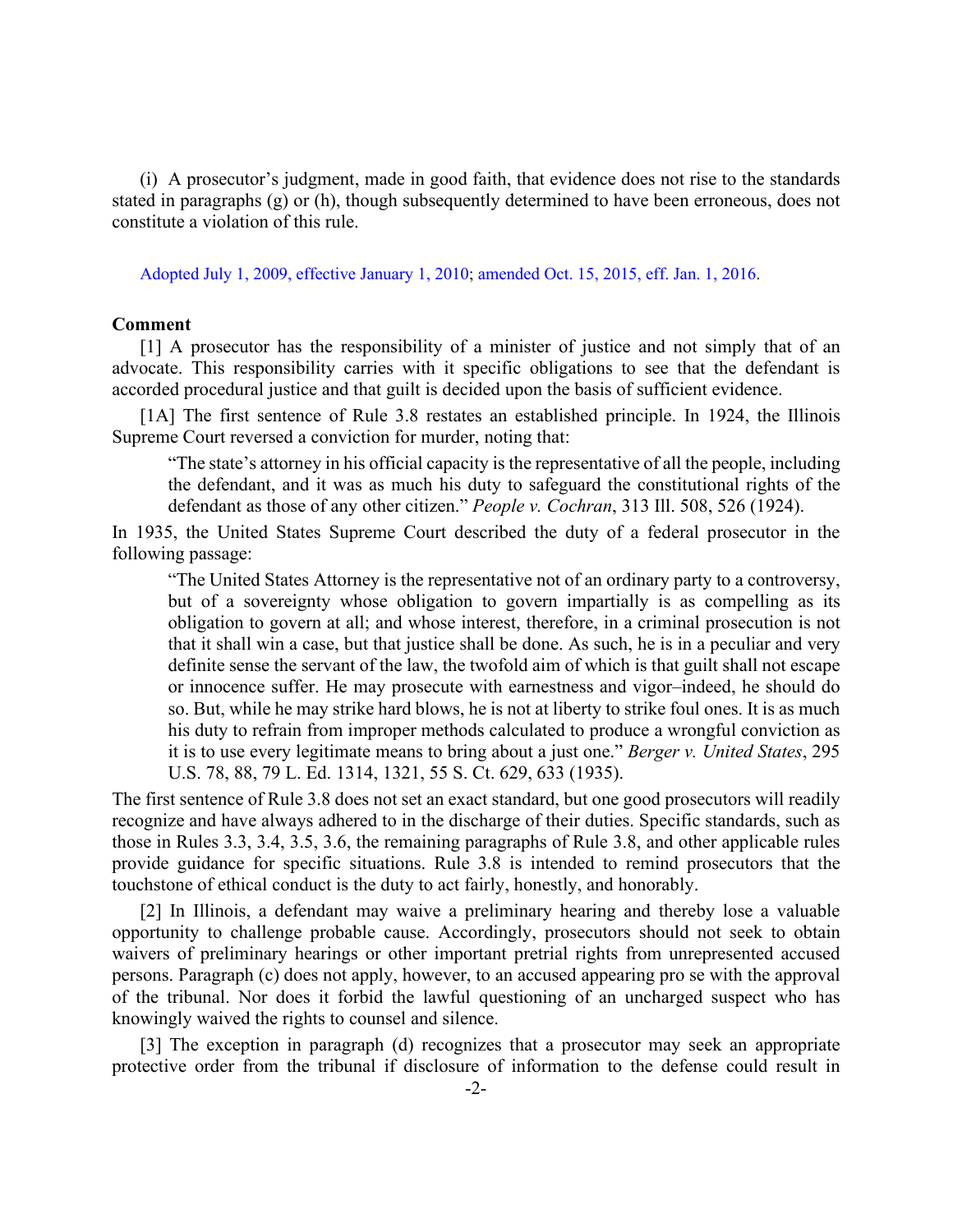substantial harm to an individual or to the public interest.

[4] Paragraph (e) is intended to limit the issuance of lawyer subpoenas in grand jury and other criminal proceedings to those situations in which there is a genuine need to intrude into the clientlawyer relationship.

[5] Paragraph (f) supplements Rule 3.6, which prohibits extrajudicial statements that pose a serious and imminent threat of prejudicing an adjudicatory proceeding. In the context of a criminal prosecution, a prosecutor's extrajudicial statement can create the additional problem of increasing public condemnation of the accused. Although the announcement of an indictment, for example, will necessarily have severe consequences for the accused, a prosecutor can, and should, avoid comments which have no legitimate law enforcement purpose and have a substantial likelihood of increasing public opprobrium of the accused. Nothing in this Comment is intended to restrict the statements which a prosecutor may make which comply with Rule 3.6(b) or 3.6(c). *Cf. Devine v. Robinson*, 131 F. Supp. 2d 963 (N.D. Ill. 2001).

[6] Like other lawyers, prosecutors are subject to Rules 5.1 and 5.3, which relate to responsibilities regarding lawyers and nonlawyers who work for or are associated with the lawyer's office. Paragraph (f) reminds the prosecutor of the importance of these obligations in connection with the unique dangers of improper extrajudicial statements in a criminal case. In addition, paragraph (f) requires a prosecutor to exercise reasonable care to prevent persons assisting or associated with the prosecutor from making improper extrajudicial statements, even when such persons are not under the direct supervision of the prosecutor. Ordinarily, the reasonable care standard will be satisfied if the prosecutor issues the appropriate cautions to lawenforcement personnel and other relevant individuals.

[7] When a prosecutor knows of new, credible and material evidence creating a reasonable likelihood that a person outside the prosecutor's jurisdiction was convicted of a crime that the person did not commit, paragraph (g) requires prompt disclosure to the court or other appropriate authority, such as the chief prosecutor where the conviction occurred. If the conviction was obtained in the prosecutor's jurisdiction, paragraph (g) requires the prosecutor to examine the evidence and undertake further reasonable investigation to determine whether the defendant is in fact innocent or make reasonable efforts to cause another appropriate authority to undertake the necessary investigation, and to promptly disclose the evidence to the court and, absent courtauthorized delay, to the defendant. Consistent with the objectives of Rules 4.2 and 4.3, disclosure to a represented defendant must be made through the defendant's counsel, and, in the case of an unrepresented defendant, would ordinarily be accompanied by a request to a court for the appointment of counsel to assist the defendant in taking such legal measures as may be appropriate.

[8] Under paragraph (h), once the prosecutor knows of clear and convincing evidence that the defendant was convicted of an offense that the defendant did not commit, the prosecutor must seek to remedy the conviction. Necessary steps may include disclosure of the evidence to the defendant, requesting that the court appoint counsel for an unrepresented defendant and, where appropriate, notifying the court that the prosecutor has knowledge that the defendant did not commit the offense of which the defendant was convicted.